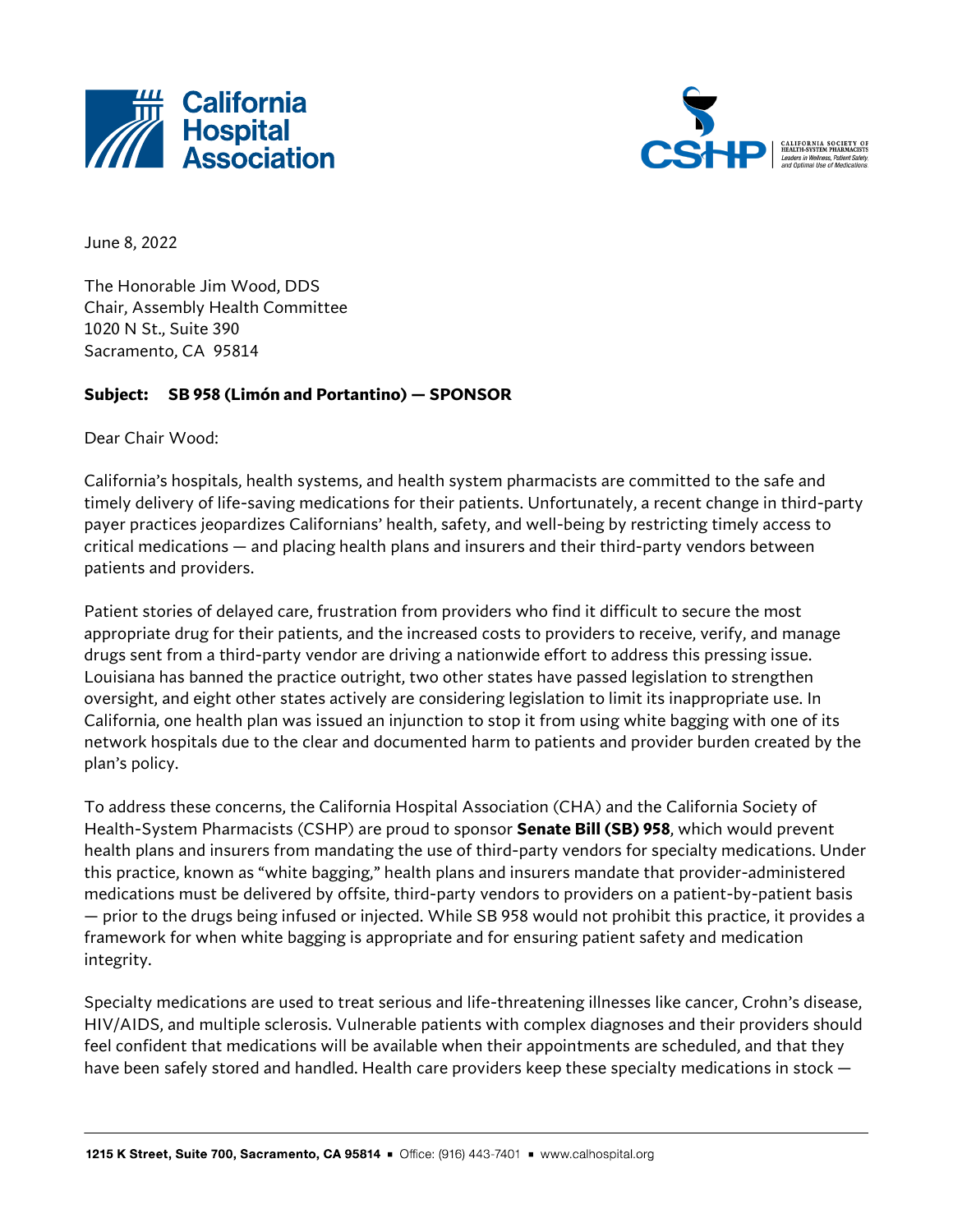The Honorable Jim Wood, DDS June 8, 2022

so that they are available in the form and dose whenever needed by a patient. White bagging policies have shown to result in delays in treatment when medications are not delivered in a timely manner, have been improperly handled and cannot be administered, or must be re-ordered because of changes due to the patient's same-day assessment, sometimes from a pharmacy thousands of miles away. In one case, a patient with brain cancer and melanoma had a one-week delay in treatment while waiting for their white-bagged medication to arrive, leading their doctor to switch their treatment plan to a medication that did not have to be infused to avoid further delay. Unfortunately, this is just one example of how a patient's treatment was delayed because of white bagging policies. These delays in treatment cause patients distress, leave their health care conditions unchecked, and result in entirely preventable disease progression for life-threatening diseases like cancer where treatment is urgent. As we know all too well, every single day is critical and can mean the difference between life and death.

Beyond the poor patient care that results from white bagging, this policy often generates medication waste and creates additional operational processes that divert providers from what they do best — direct patient care. When medications show signs of improper handling or are not suited to the patient's sameday clinical needs, they must be discarded and re-ordered. To safeguard the integrity of the medications they keep in stock, providers have policies and procedures in place that secure their acquisition, storage, and subsequent administration. This also allows them to manage inventory, monitor dispensing, compounding, and dosing, and ensure proper preparation and storage of drugs from purchase through administration. In contrast, white bagging removes providers from the process of acquiring and managing medications, and instead places this responsibility with health plans and their vendors, whose processes and procedures are inconsistent and often at odds with providers' well-established practices. Not only does this increase the opportunity for error, but providers have also reported having to create distinct inventory management systems, purchase additional refrigeration systems, and forego patient safety protocols such as electronically matching medications to their intended recipients.

Health plans and insurers allege that white bagging creates health care savings by allowing them to avoid paying for medications supplied by providers, who they claim mark up the price of these drugs. Besides side-stepping the harm to patients and avoiding discussion of whether any purported savings from white bagging ever reach the patient, this line of argument is misleading. Health plans and insurers pay negotiated reimbursement rates agreed to by the health plans and insurers and the hospitals. When they point to markups on these reimbursement rates, they are criticizing rates they have already agreed are reasonable for the purpose of ensuring access to specialty medications for their members. Moreover, they rely on skewed samples that overstate provider markups and ignore the financial losses that hospitals and other providers experience on many of their lines of service due to insufficient reimbursement, especially from non-commercial payers.

Their data on markups regularly include hospitals participating in 340B, a federal program that provides deep discounts on medications to help not-for-profit health care providers who care for medically complex patients and the underserved. When 340B medications are reimbursed at industry standard rates, their markups naturally appear high due to the upfront discounts that eligible providers receive when acquiring the drugs. But this is the very purpose of the 340B program — to enable participating, not-for-profit health care providers "to stretch scarce federal resources as far as possible, reaching more eligible patients and providing more comprehensive services." In other words, hospitals are reinvesting the difference between what they are paid and the costs of acquiring medication into care for their patients. With 51% of California's hospitals currently in the red and facing an uncertain future due to